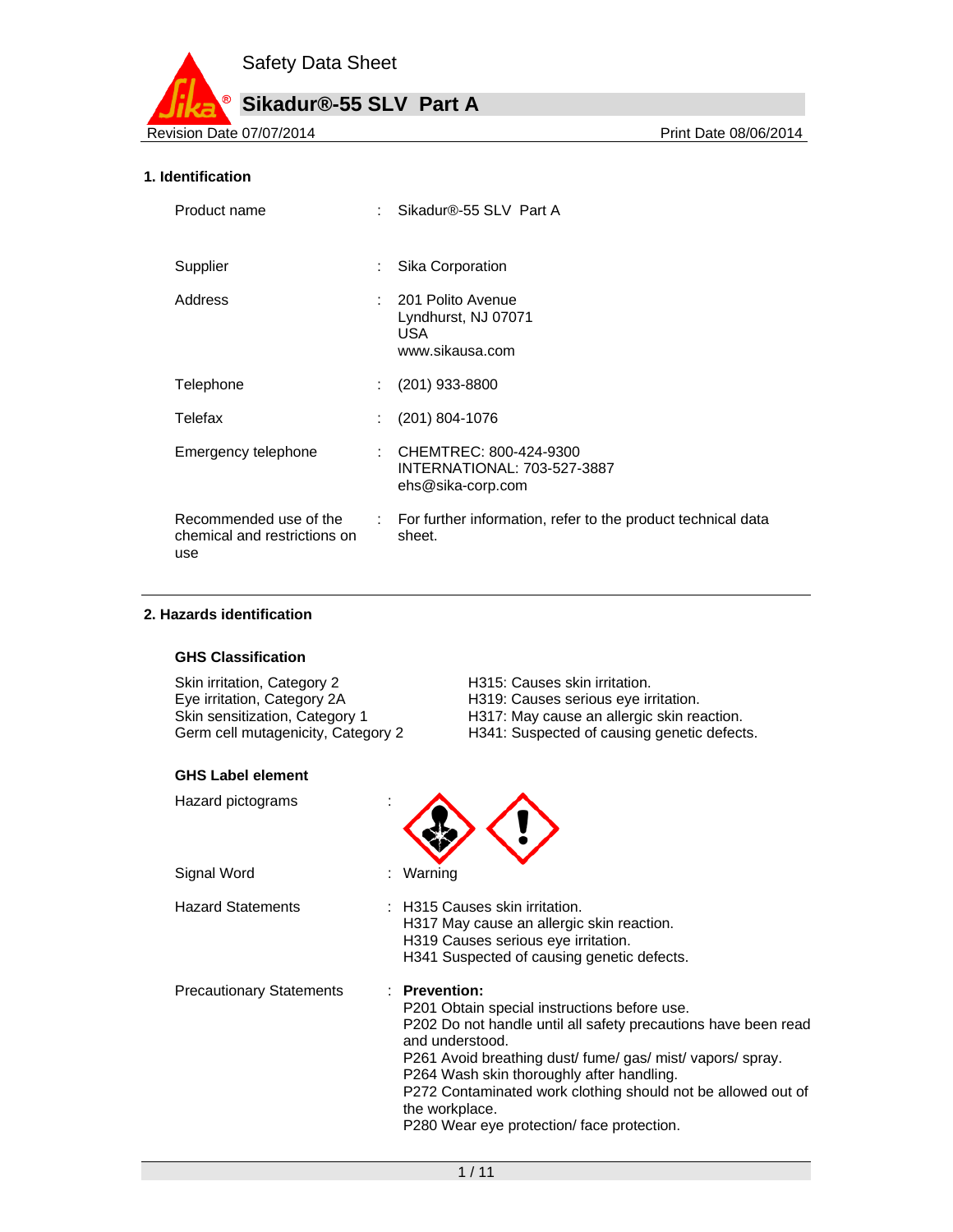

P280 Wear protective gloves.

P281 Use personal protective equipment as required. **Response:**  P302 + P352 IF ON SKIN: Wash with plenty of soap and water. P305 + P351 + P338 IF IN EYES: Rinse cautiously with water for several minutes. Remove contact lenses, if present and easy to do. Continue rinsing. P308 + P313 IF exposed or concerned: Get medical advice/ attention. P333 + P313 If skin irritation or rash occurs: Get medical advice/ attention. P337 + P313 If eye irritation persists: Get medical advice/ attention. P362 Take off contaminated clothing and wash before reuse. **Storage:**  P405 Store locked up. **Disposal:**  P501 Dispose of contents/ container to an approved waste disposal plant.

See Section 11 for more detailed information on health effects and symptoms.

#### **3. Composition/information on ingredients**

#### **Hazardous ingredients**

| <b>Chemical Name</b>                                                | CAS-No.    | Concentration (%)      |
|---------------------------------------------------------------------|------------|------------------------|
| bisphenol-A-(epichlorhydrin) epoxy resin                            | 25068-38-6 | $\ge$ = 25 - < 50 %    |
| bisphenol-F-(epichlorhydrin) epoxy resin                            | 28064-14-4 | $>= 20 - 25 \%$        |
| [[(2-ethylhexyl)oxy]methyl]oxirane (2-ethylhexyl<br>glycidyl ether) | 2461-15-6  | $\vert$ >= 10 - < 20 % |
| 1,3-bis(2,3-epoxypropoxy)-2,2-dimethylpropane                       | 17557-23-2 | $\ge$ = 10 - < 20 %    |
| 2,3-Epoxypropylneodecanoate                                         | 26761-45-5 | $\ge$ = 5 - < 10 %     |

There are no additional ingredients present which, within the current knowledge of the supplier and in the concentrations applicable, are classified as hazardous to health or the environment and hence require reporting in this section.

#### **4. First aid measures**

| If inhaled              | $:$ Move to fresh air.<br>Consult a physician after significant exposure.                                                                                            |
|-------------------------|----------------------------------------------------------------------------------------------------------------------------------------------------------------------|
| In case of skin contact | : Take off contaminated clothing and shoes immediately.<br>Wash off with soap and plenty of water.<br>If symptoms persist, call a physician.                         |
| In case of eye contact  | : Immediately flush eye(s) with plenty of water.<br>Remove contact lenses.<br>Keep eye wide open while rinsing.<br>If eye irritation persists, consult a specialist. |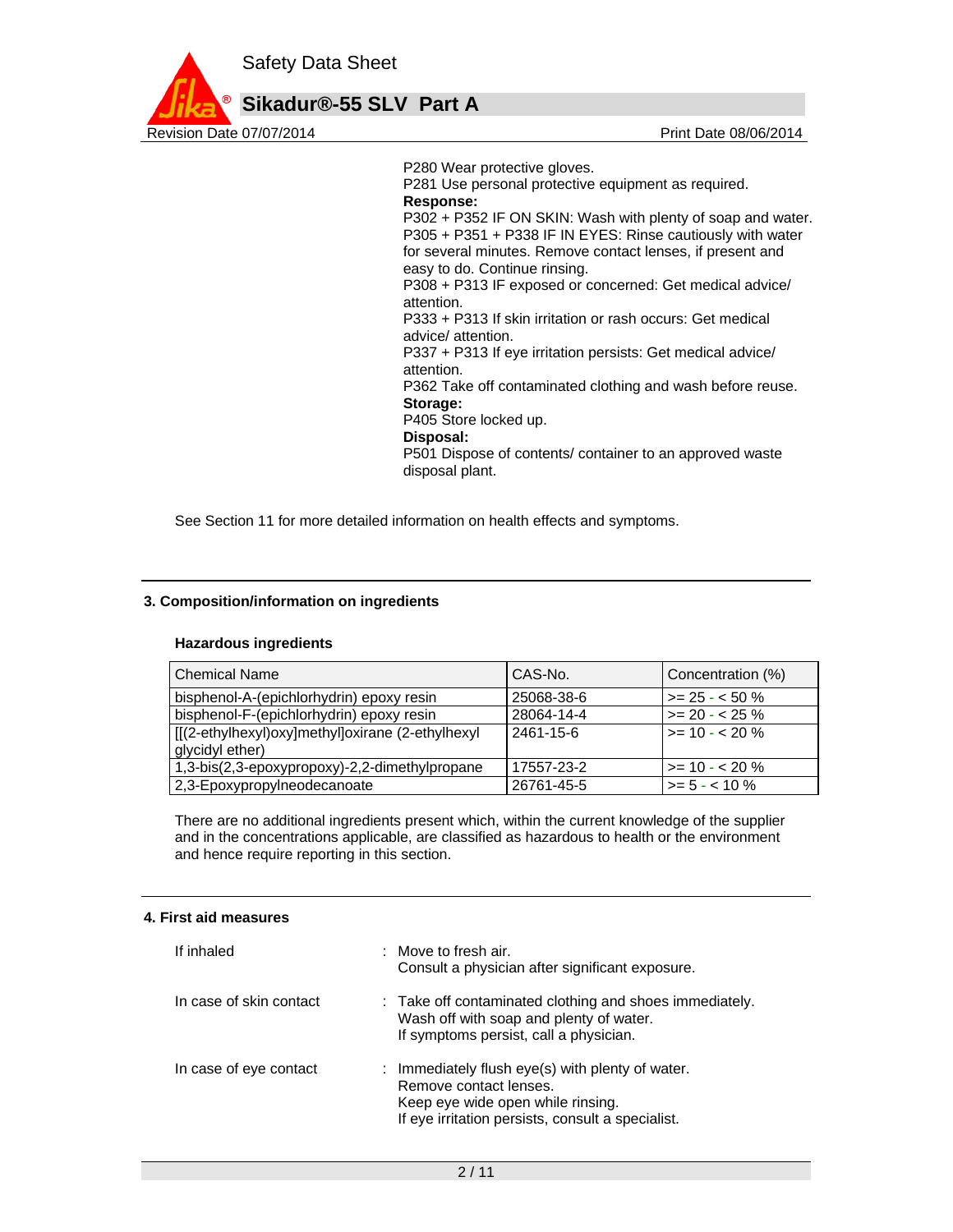

| Revision Date 07/07/2014                                          | Print Date 08/06/2014                                                                                                                                                                                                                                |
|-------------------------------------------------------------------|------------------------------------------------------------------------------------------------------------------------------------------------------------------------------------------------------------------------------------------------------|
| If swallowed                                                      | : Clean mouth with water and drink afterwards plenty of water.<br>Induce vomiting immediately and call a physician.<br>Do NOT induce vomiting.<br>Do not give milk or alcoholic beverages.<br>Never give anything by mouth to an unconscious person. |
| Most important symptoms<br>and effects, both acute and<br>delayed | : irritant effects<br>sensitizing effects                                                                                                                                                                                                            |
|                                                                   | Allergic reactions<br>Excessive lachrymation<br>Erythema<br><b>Dermatitis</b><br>See Section 11 for more detailed information on health effects<br>and symptoms.                                                                                     |
| Protection of first-aiders                                        | : Move out of dangerous area.<br>Consult a physician.<br>Show this material safety data sheet to the doctor in<br>attendance.                                                                                                                        |
| Notes to physician                                                | : Treat symptomatically.                                                                                                                                                                                                                             |
| 5. Fire-fighting measures                                         |                                                                                                                                                                                                                                                      |
| Suitable extinguishing media                                      | Use extinguishing measures that are appropriate to local<br>÷<br>circumstances and the surrounding environment.                                                                                                                                      |

| Specific extinguishing<br>methods                 | : Collect contaminated fire extinguishing water separately. This<br>must not be discharged into drains.<br>Fire residues and contaminated fire extinguishing water must<br>be disposed of in accordance with local regulations. |
|---------------------------------------------------|---------------------------------------------------------------------------------------------------------------------------------------------------------------------------------------------------------------------------------|
| Special protective equipment<br>for fire-fighters | : In the event of fire, wear self-contained breathing apparatus.                                                                                                                                                                |

### **6. Accidental release measures**

| Personal precautions,<br>protective equipment and<br>emergency procedures | : Use personal protective equipment.<br>Deny access to unprotected persons.                                                                                                                                                                     |
|---------------------------------------------------------------------------|-------------------------------------------------------------------------------------------------------------------------------------------------------------------------------------------------------------------------------------------------|
| Environmental precautions                                                 | : Do not flush into surface water or sanitary sewer system.<br>If the product contaminates rivers and lakes or drains inform<br>respective authorities.<br>Local authorities should be advised if significant spillages<br>cannot be contained. |
| Methods and materials for<br>containment and cleaning up                  | : Soak up with inert absorbent material (e.g. sand, silica gel,<br>acid binder, universal binder, sawdust).<br>Keep in suitable, closed containers for disposal.                                                                                |

# **7. Handling and storage**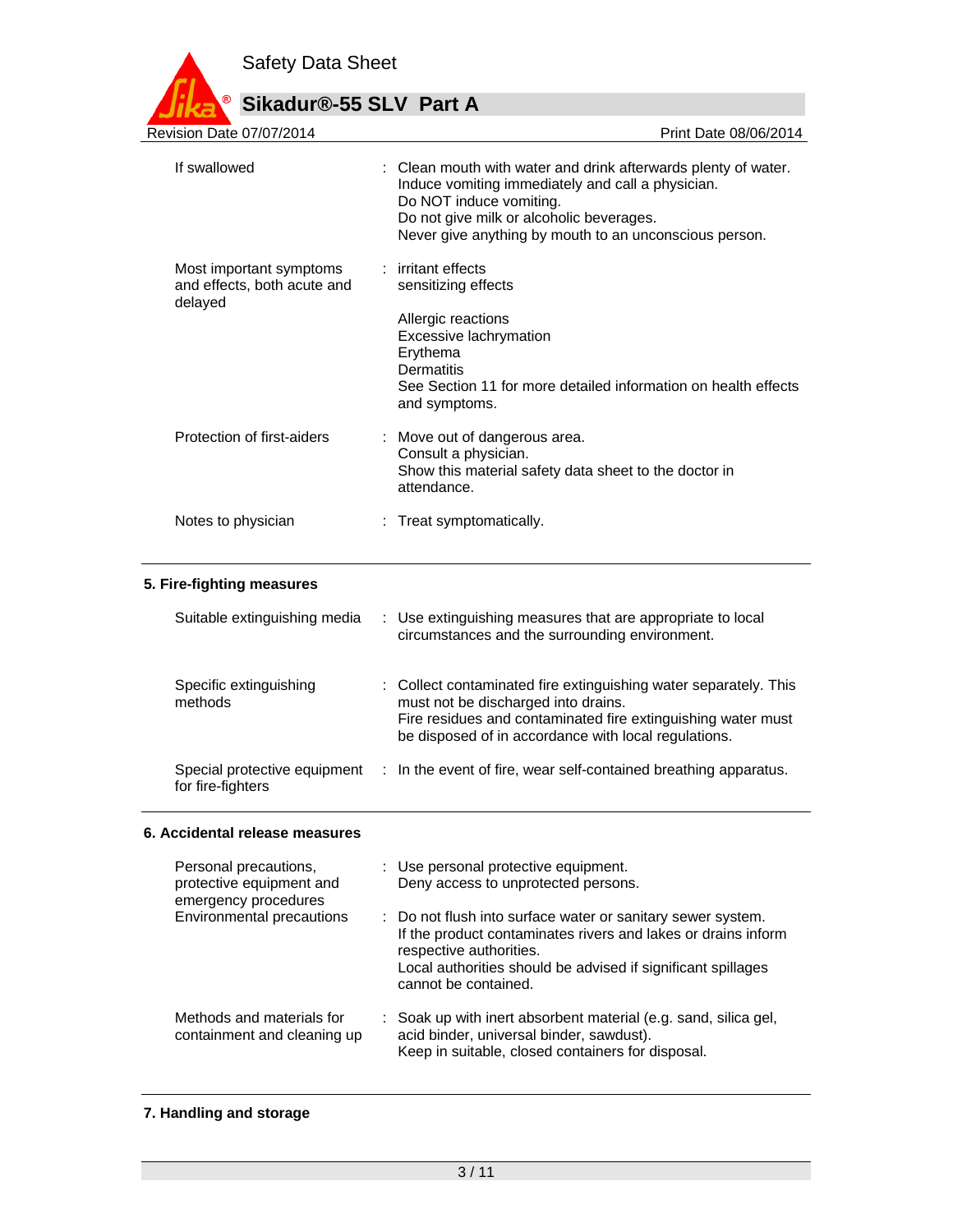

# **Sikadur®-55 SLV Part A**

| Revision Date 07/07/2014    | Print Date 08/06/2014                                                                                                                                                                                                                                                                                                                                                                                                                                                                                                                                                               |
|-----------------------------|-------------------------------------------------------------------------------------------------------------------------------------------------------------------------------------------------------------------------------------------------------------------------------------------------------------------------------------------------------------------------------------------------------------------------------------------------------------------------------------------------------------------------------------------------------------------------------------|
| Advice on safe handling     | : Do not breathe vapors or spray mist.<br>Avoid exceeding the given occupational exposure limits (see<br>section 8).<br>Do not get in eyes, on skin, or on clothing.<br>For personal protection see section 8.<br>Persons with a history of skin sensitization problems or<br>asthma, allergies, chronic or recurrent respiratory disease<br>should not be employed in any process in which this mixture is<br>being used.<br>Smoking, eating and drinking should be prohibited in the<br>application area.<br>Follow standard hygiene measures when handling chemical<br>products. |
| Conditions for safe storage | : Store in original container.<br>Keep container tightly closed in a dry and well-ventilated<br>place.<br>Containers which are opened must be carefully resealed and<br>kept upright to prevent leakage.<br>Observe label precautions.<br>Store in accordance with local regulations.                                                                                                                                                                                                                                                                                               |
| Materials to avoid          | : no data available                                                                                                                                                                                                                                                                                                                                                                                                                                                                                                                                                                 |

#### **8. Exposure controls/personal protection**

Contains no substances with occupational exposure limit values.

| <b>Engineering measures</b>   | : Use of adequate ventilation should be sufficient to control<br>worker exposure to airborne contaminants. If the use of this<br>product generates dust, fumes, gas, vapor or mist, use<br>process enclosures, local exhaust ventilation or other<br>engineering controls to keep worker exposure below any<br>recommended or statutory limits. |
|-------------------------------|-------------------------------------------------------------------------------------------------------------------------------------------------------------------------------------------------------------------------------------------------------------------------------------------------------------------------------------------------|
| Personal protective equipment |                                                                                                                                                                                                                                                                                                                                                 |
| Respiratory protection        | : Use a properly fitted NIOSH approved air-purifying or air-fed<br>respirator complying with an approved standard if a risk<br>assessment indicates this is necessary.                                                                                                                                                                          |
|                               | The filter class for the respirator must be suitable for the<br>maximum expected contaminant concentration<br>(gas/vapor/aerosol/particulates) that may arise when handling<br>the product. If this concentration is exceeded, self-contained<br>breathing apparatus must be used.                                                              |
| Hand protection<br>Remarks    | : Chemical-resistant, impervious gloves complying with an<br>approved standard should be worn at all times when handling<br>chemical products if a risk assessment indicates this is<br>necessary.                                                                                                                                              |
| Eye protection                | : Safety eyewear complying with an approved standard should<br>be used when a risk assessment indicates this is necessary.                                                                                                                                                                                                                      |
| Skin and body protection      | Choose body protection in relation to its type, to the                                                                                                                                                                                                                                                                                          |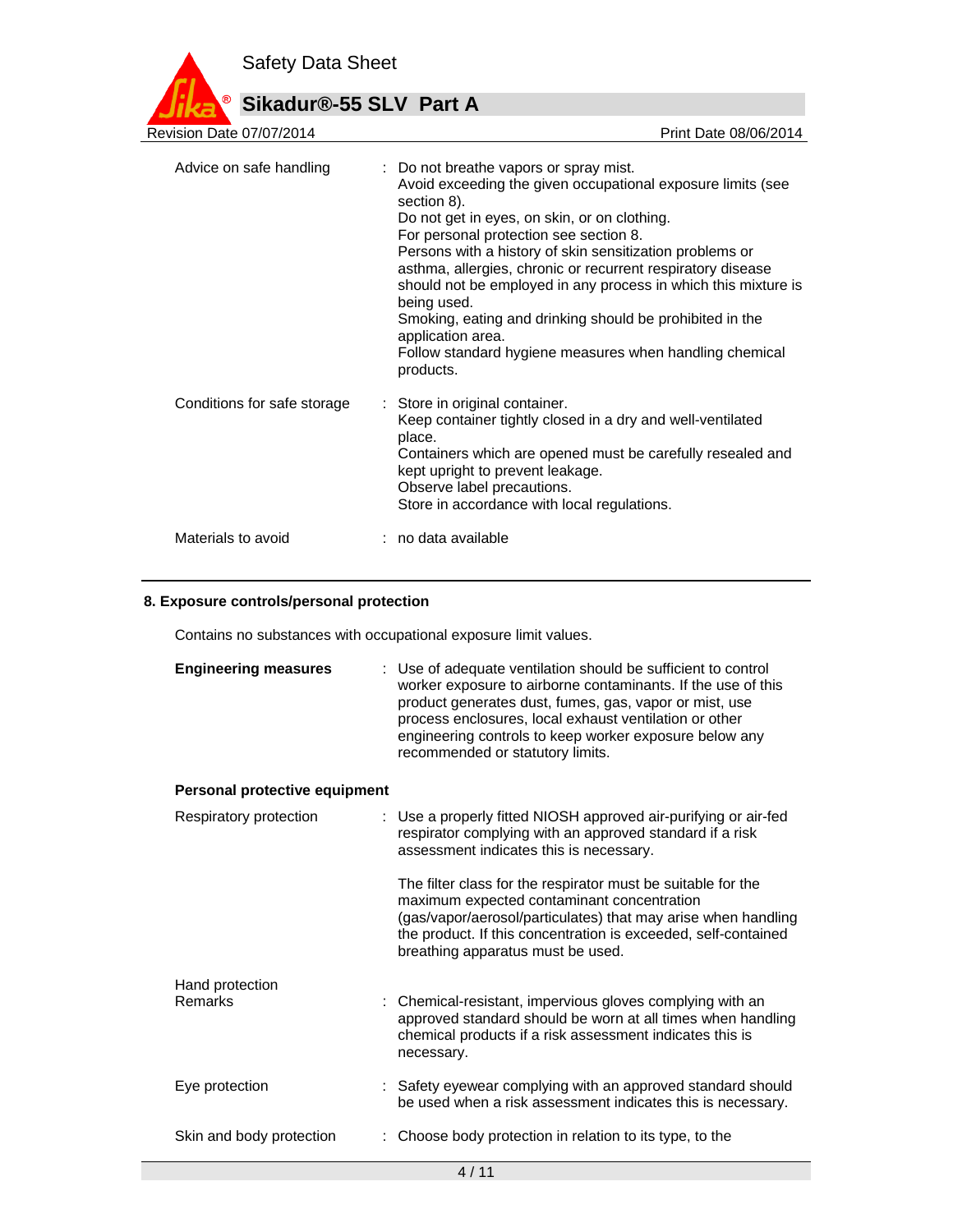

concentration and amount of dangerous substances, and to the specific work-place. Hygiene measures : Avoid contact with skin, eyes and clothing. Wash hands before breaks and immediately after handling the product. Remove contaminated clothing and protective equipment before entering eating areas. Wash thoroughly after handling.

#### **9. Physical and chemical properties**

| Appearance                                 | İ. | liquid                              |
|--------------------------------------------|----|-------------------------------------|
| Color                                      | t  | clear                               |
|                                            | t  | straw-like                          |
| Odor                                       | ÷  | aromatic                            |
| Odor Threshold                             | ÷  | no data available                   |
| Flash point                                |    | > 212 °F (> 100 °C)                 |
| Ignition temperature                       | İ. | not applicable                      |
| Decomposition temperature                  | ÷  | no data available                   |
| Lower explosion limit (Vol%)               | t. | no data available                   |
| Upper explosion limit (Vol%)               | ÷  | no data available                   |
| Flammability (solid, gas)                  | t  | no data available                   |
| Oxidizing properties                       | ÷  | no data available                   |
| Autoignition temperature                   | ÷  | no data available                   |
| рH                                         | İ. | no data available                   |
| Melting point/range /<br>Freezing point    | ÷  | no data available                   |
| Boiling point/boiling range                | İ. | no data available                   |
| Vapor pressure                             | t  | no data available                   |
| Density                                    | t  | $1.08$ g/cm $3$<br>at 73 °F (23 °C) |
| Water solubility                           | İ. | Note: insoluble                     |
| Partition coefficient: n-<br>octanol/water | ÷  | no data available                   |
| Viscosity, dynamic                         | t  | no data available                   |
| Viscosity, kinematic                       | t. | $> 20.5$ mm2/s                      |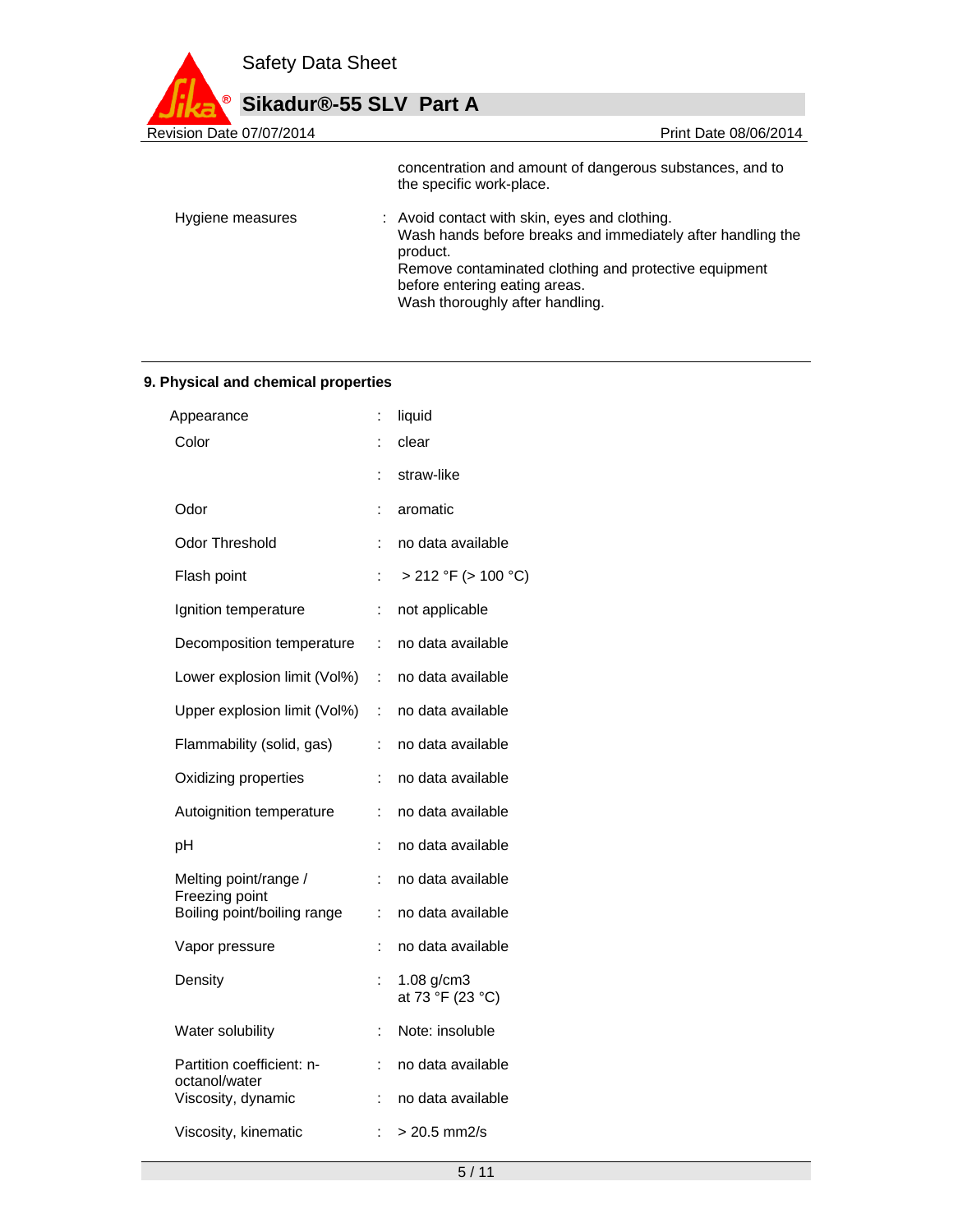

| Sikadur®-55 SLV Part A |  |
|------------------------|--|
|------------------------|--|

|                                             |   | at 104 °F (40 °C)        |
|---------------------------------------------|---|--------------------------|
| Relative vapor density                      |   | no data available        |
| Evaporation rate                            |   | no data available        |
| Burning rate                                |   | no data available        |
| Volatile organic compounds<br>(VOC) content | ÷ | $13$ g/l<br>A+B Combined |

#### **10. Stability and reactivity**

| Reactivity                            | : No dangerous reaction known under conditions of normal use. |
|---------------------------------------|---------------------------------------------------------------|
| Chemical stability                    | : The product is chemically stable.                           |
| Possibility of hazardous<br>reactions | : Stable under recommended storage conditions.                |
| Conditions to avoid                   | : no data available                                           |
| Incompatible materials                | : no data available                                           |

#### **11. Toxicological information**

### **Acute toxicity**

### **Product**

| Acute oral toxicity       | : no data available |
|---------------------------|---------------------|
| Acute inhalation toxicity | : no data available |
| Acute dermal toxicity     | : no data available |

#### **Ingredients:**

### **bisphenol-A-(epichlorhydrin) epoxy resin :**

| Acute oral toxicity | : LD50 Oral rat: $> 5,000$ mg/kg |  |
|---------------------|----------------------------------|--|
|                     |                                  |  |

| Acute dermal toxicity |  | : LD50 Dermal rabbit: $>$ 20,000 mg/kg |  |  |
|-----------------------|--|----------------------------------------|--|--|
|-----------------------|--|----------------------------------------|--|--|

# **bisphenol-F-(epichlorhydrin) epoxy resin :**

Acute oral toxicity : LD50 Oral rat: > 5,000 mg/kg

## **2,3-Epoxypropylneodecanoate :**

| Acute oral toxicity   | : LD50 Oral rat: 9,600 mg/kg   |
|-----------------------|--------------------------------|
| Acute dermal toxicity | : LD50 Dermal rat: 3,800 mg/kg |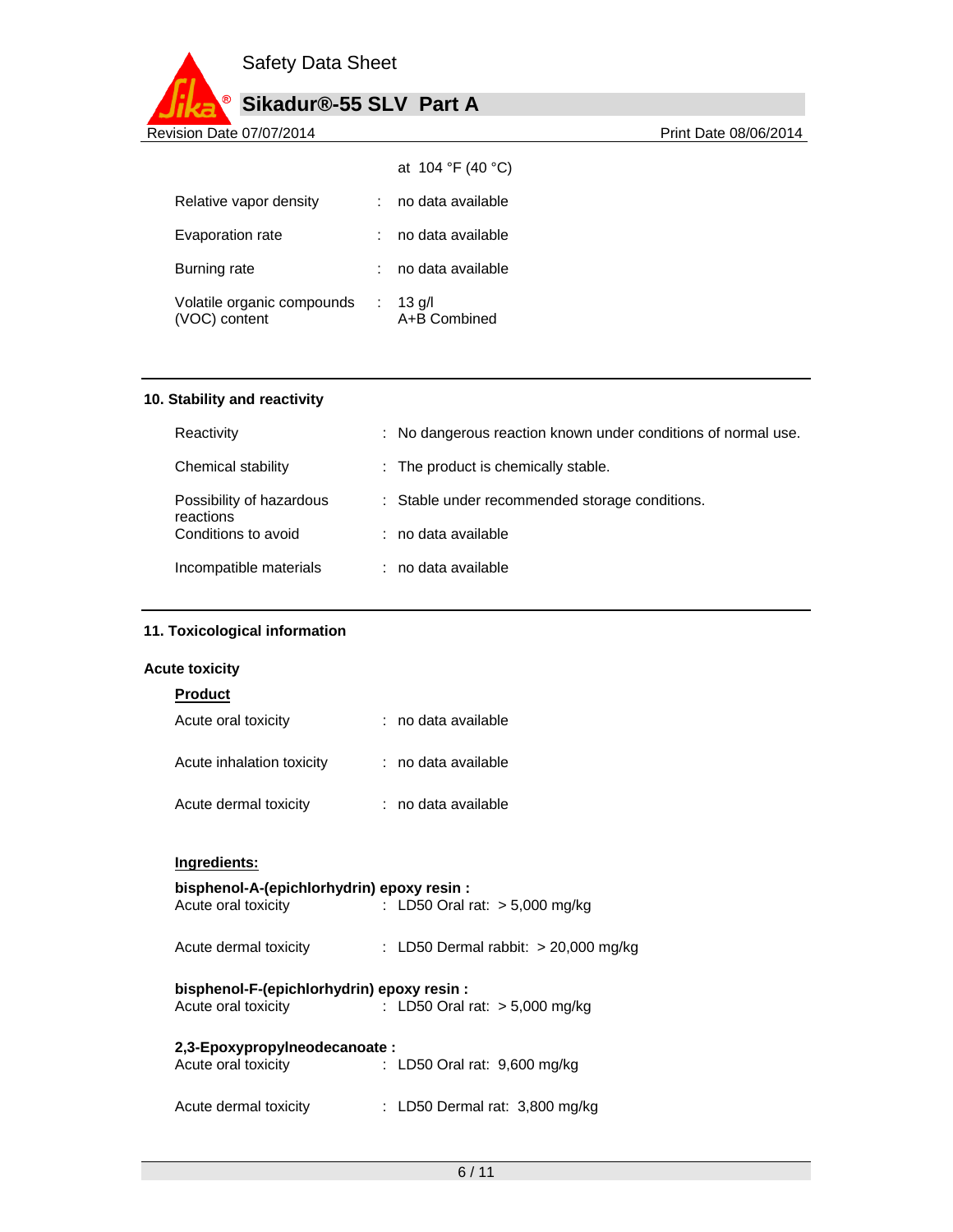

#### **Skin corrosion/irritation**

#### **Product**

Causes skin irritation.

#### **Serious eye damage/eye irritation**

#### **Product**

Causes serious eye irritation.

#### **Respiratory or skin sensitization**

#### **Product**

May cause an allergic skin reaction.

#### **Germ cell mutagenicity**

#### **Product**

Mutagenicity **Example 20** Suspected of causing genetic defects.

#### **Carcinogenicity**

| Product         |                     |
|-----------------|---------------------|
| Carcinogenicity | : no data available |

| IARC.                                                                                                               | not applicable |
|---------------------------------------------------------------------------------------------------------------------|----------------|
| <b>NTP</b>                                                                                                          | not applicable |
| - contra show the contract of the different life of the contract of the contract of the contract of the contract of |                |

# **Reproductive Toxicity/Fertility**

# **Product**

Reproductive toxicity : no data available

#### **Reproductive Toxicity/Development/Teratogenicity**

#### **Product**

Teratogenicity : no data available

#### **STOT-single exposure**

#### **Product**

Assessment: no data available

#### **STOT-repeated exposure**

Once sensitized, a severe allergic reaction may occur when subsequently exposed to very low levels.

#### **Product**

Assessment: no data available

#### **Aspiration toxicity**

#### **Product**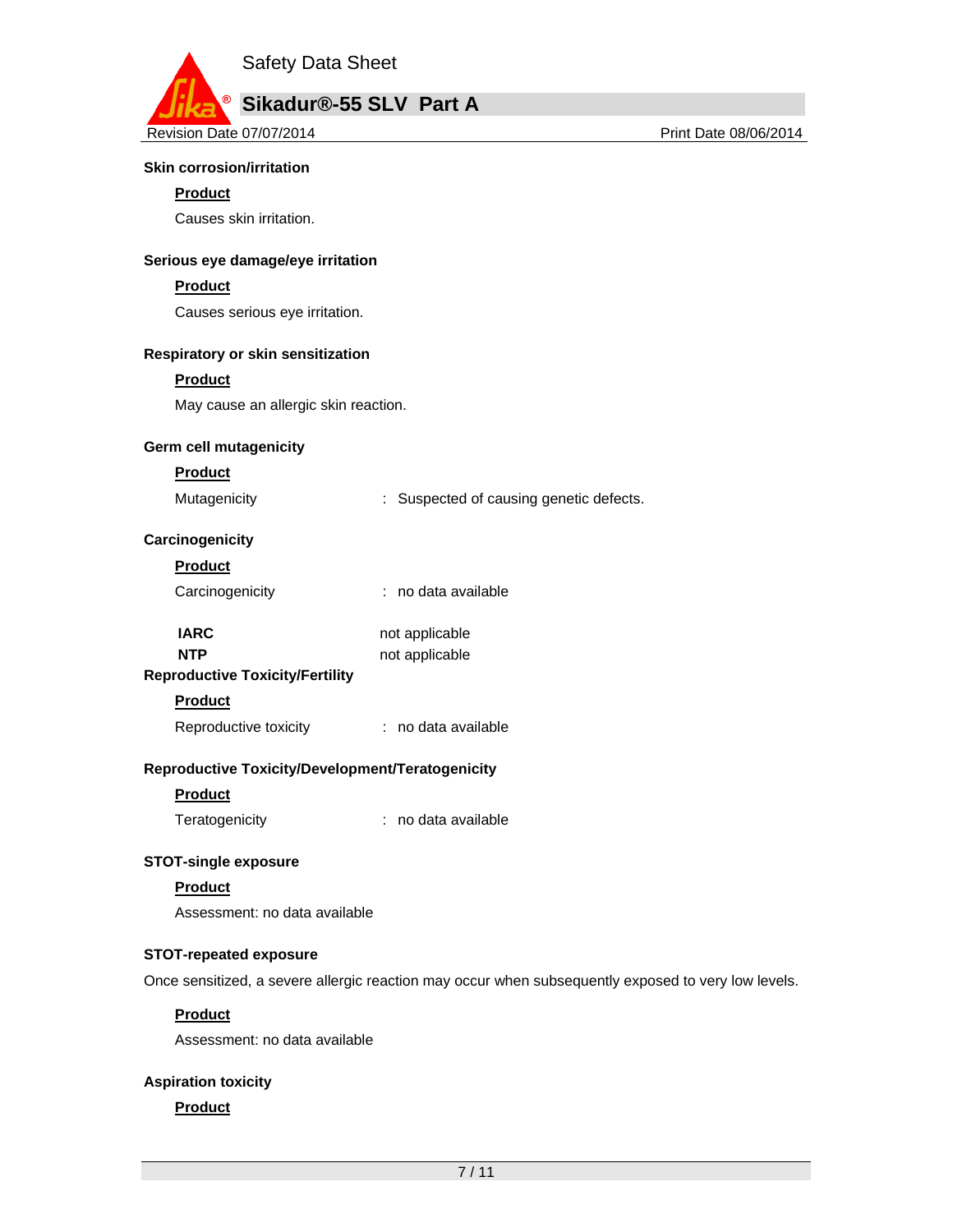

no data available

#### **12. Ecological information**

| Other information | Do not empty into drains; dispose of this material and its<br>container in a safe way.<br>Avoid dispersal of spilled material and runoff and contact<br>with soil, waterways, drains and sewers.<br>Toxic to aquatic organisms, may cause long-term adverse<br>effects in the aquatic environment.<br>May be harmful to the environment if released in large<br>quantities.<br>Water polluting material. |
|-------------------|----------------------------------------------------------------------------------------------------------------------------------------------------------------------------------------------------------------------------------------------------------------------------------------------------------------------------------------------------------------------------------------------------------|
| Component:        |                                                                                                                                                                                                                                                                                                                                                                                                          |

#### 2,3- Epoxypropylneodecanoate 26761-45-5 Toxicity to daphnia and other aquatic invertebrates: EC50 Species: Daphnia magna (Water flea) Dose: 3.5 mg/l Exposure time: 48 h

#### **13. Disposal considerations**

| Disposal methods       |                                                                                                                                                                                                                               |
|------------------------|-------------------------------------------------------------------------------------------------------------------------------------------------------------------------------------------------------------------------------|
| Waste from residues    | : Disposal of this product, solutions and any by-products should<br>at all times comply with the requirements of environmental<br>protection and waste disposal legislation and any regional<br>local authority requirements. |
| Contaminated packaging | : Empty containers should be taken to an approved waste<br>handling site for recycling or disposal.                                                                                                                           |

#### **14. Transport information**

# **DOT**

Not regulated

| 3082                                                                                                                                            |
|-------------------------------------------------------------------------------------------------------------------------------------------------|
| Environmentally hazardous substance, liquid, n.o.s.<br>(bisphenol-A-(epichlorhydrin) epoxy resin, bisphenol-F-<br>(epichlorhydrin) epoxy resin) |
| 9                                                                                                                                               |
| Ш                                                                                                                                               |
| 9                                                                                                                                               |
| 964                                                                                                                                             |
|                                                                                                                                                 |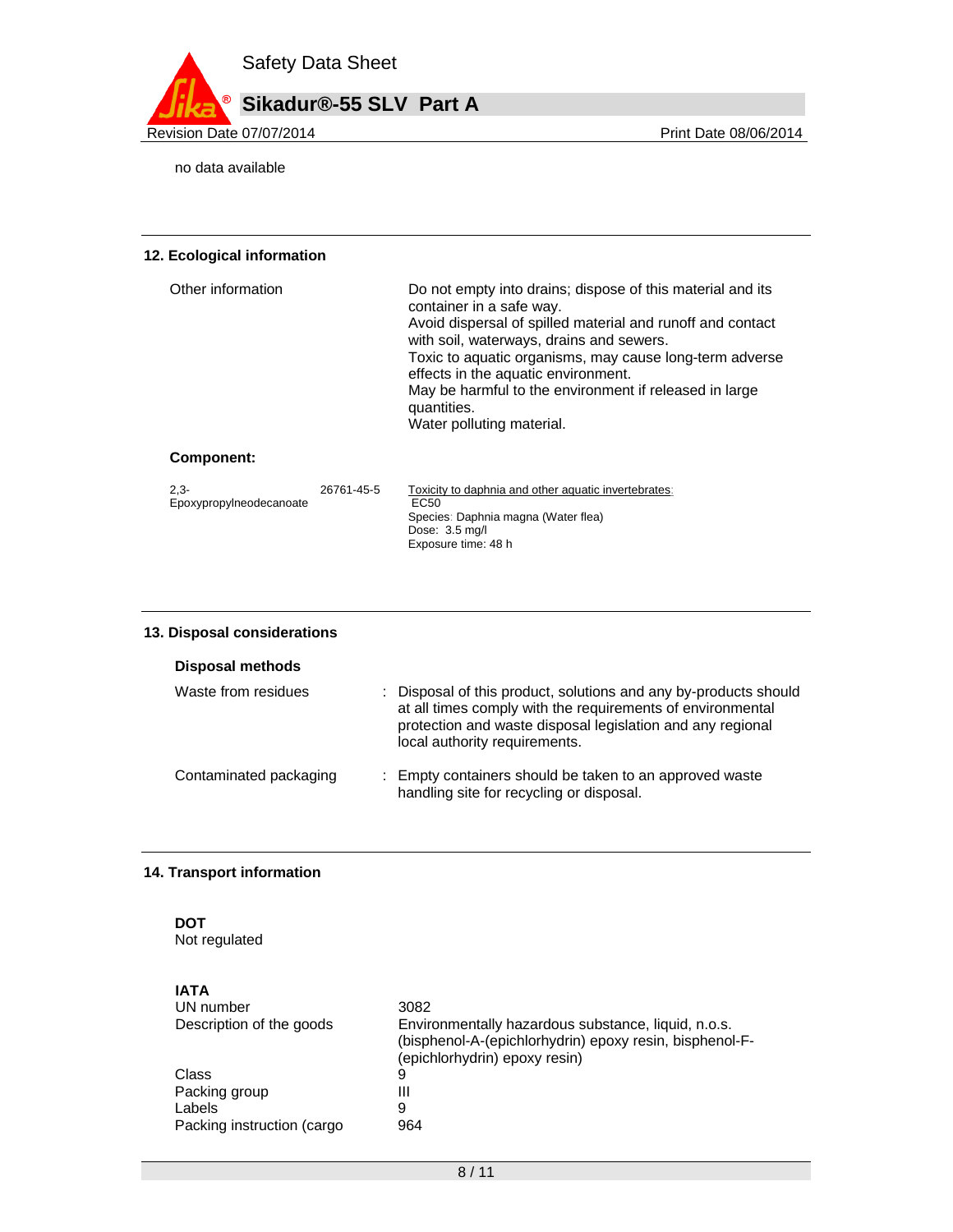

| 964                                                     |
|---------------------------------------------------------|
|                                                         |
| Y964                                                    |
|                                                         |
|                                                         |
| 3082                                                    |
| ENVIRONMENTALLY HAZARDOUS SUBSTANCE, LIQUID,            |
| N.O.S.                                                  |
| (bisphenol-A-(epichlorhydrin) epoxy resin, bisphenol-F- |
| (epichlorhydrin) epoxy resin)                           |
| 9                                                       |
| Ш                                                       |
| 9                                                       |
| F-A                                                     |
| S-F                                                     |
| ves                                                     |
|                                                         |

IATA: For Excepted Quantity provisions reference IATA DGR Section 2.6. IMDG: For Excepted Quantity special provisions reference IMDG Code Chapter 3.5.

#### **Special precautions for user**

no data available

**Transport in bulk according to Annex II of MARPOL 73/78 and the IBC Code**  not applicable

#### **15. Regulatory information**

**TSCA list interpretate in the substances in this product are either listed on the** TSCA Inventory or are in compliance with a TSCA Inventory exemption.

#### **EPCRA - Emergency Planning and Community Right-to-Know**

#### **CERCLA Reportable Quantity**

This material does not contain any components with a CERCLA RQ.

#### **SARA304 Reportable Quantity**

This material does not contain any components with a section 304 EHS RQ.

| SARA 311/312 Hazards | : Acute Health Hazard<br>Chronic Health Hazard                                                                         |
|----------------------|------------------------------------------------------------------------------------------------------------------------|
| <b>SARA 302</b>      | : SARA 302: No chemicals in this material are subject to the<br>reporting requirements of SARA Title III, Section 302. |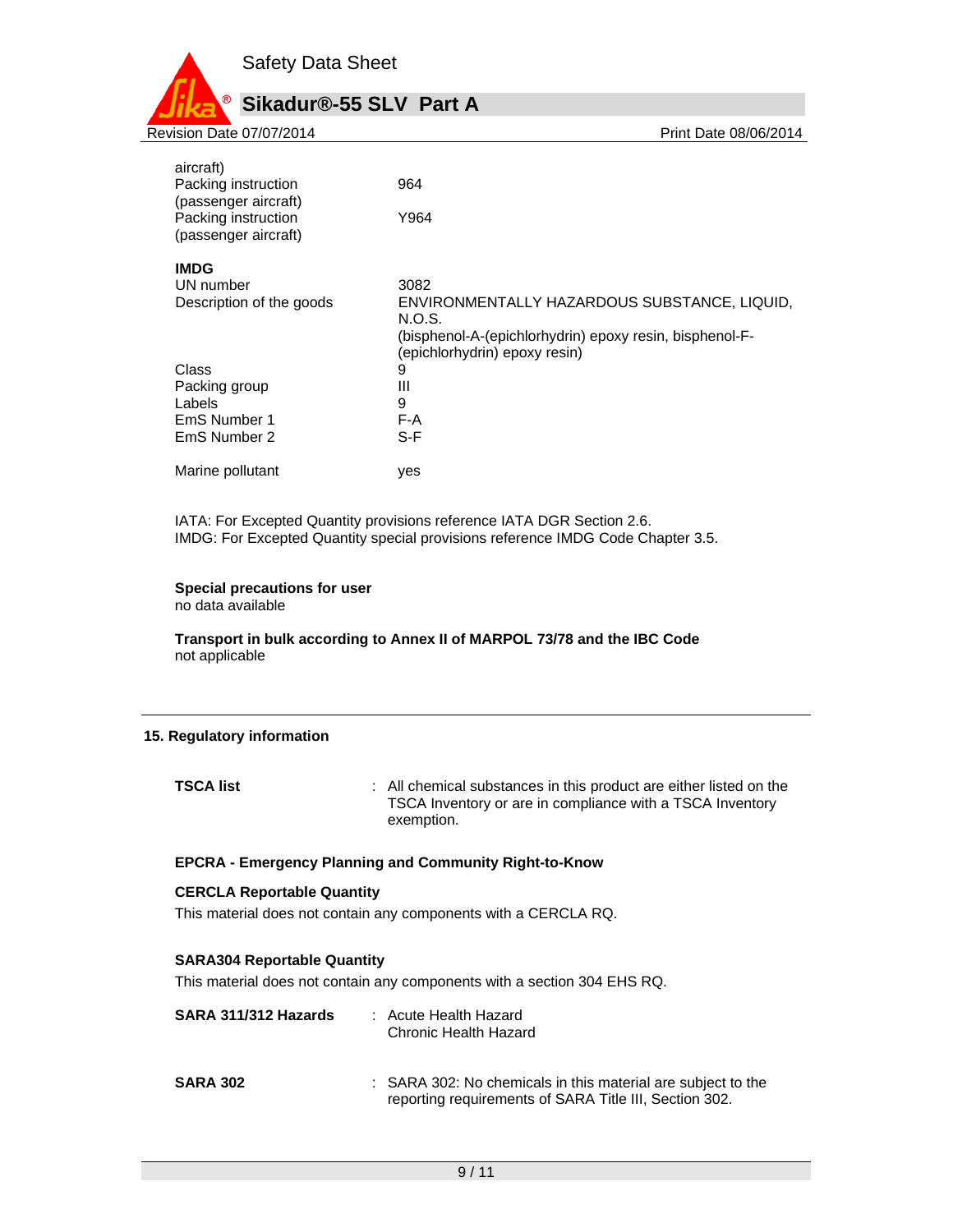

**Clean Air Act Ozone-Depletion Potential**  This product neither contains, nor was manufactured with a Class I or Class II ODS as defined by the U.S. Clean Air Act Section 602 (40 CFR 82, Subpt. A, App.A + B).

This product does not contain any hazardous air pollutants (HAP), as defined by the U.S. Clean Air Act Section 12 (40 CFR 61).

This product does not contain any chemicals listed under the U.S. Clean Air Act Section 112(r) for Accidental Release Prevention (40 CFR 68.130, Subpart F).

| <b>California Prop 65</b> | This product does not contain any chemicals known to the State  |
|---------------------------|-----------------------------------------------------------------|
|                           | of California to cause cancer, birth, or any other reproductive |
|                           | defects.                                                        |

#### **16. Other information**

**HMIS Classification** 

| <b>Health</b>          |  |
|------------------------|--|
| <b>Flammability</b>    |  |
| <b>Physical Hazard</b> |  |
|                        |  |

**Caution:** HMIS® rating is based on a 0-4 rating scale, with 0 representing minimal hazards or risks, and 4 representing significant hazards or risks. Although HMIS® rating is not required on SDSs under 29 CFR 1910.1200, the preparer may choose to provide them. HMIS® rating is to be used with a fully implemented HMIS® program. HMIS® is a registered mark of the National Paint & Coatings Association (NPCA). Please note HMIS® attempts to convey full health warning information to all employees.

#### **Notes to Reader**

The information contained in this Safety Data Sheet applies only to the actual Sika Corporation ("Sika") product identified and described herein. This information is not intended to address, nor does it address the use or application of the identified Sika product in combination with any other material, product or process. All of the information set forth herein is based on technical data regarding the identified product that Sika believes to be reliable as of the date hereof. Prior to each use of any Sika product, the user must always read and follow the warnings and instructions on the product's current Product Data Sheet, product label and Safety Data Sheet for each Sika product, which are available at web site and/or telephone number listed in Section 1 of this SDS.

SIKA MAKES NO WARRANTIES EXPRESS OR IMPLIED AND ASSUMES NO LIABILITY ARISING FROM THIS INFORMATION OR ITS USE. SIKA SHALL NOT BE LIABLE UNDER ANY LEGAL THEORY FOR SPECIAL OR CONSEQUENTIAL DAMAGES AND SHALL NOT BE RESPONSIBLE FOR THE USE OF THIS PRODUCT IN A MANNER TO INFRINGE ON ANY PATENT OR ANY OTHER INTELLECTUAL PROPERTY RIGHTS HELD BY OTHERS.